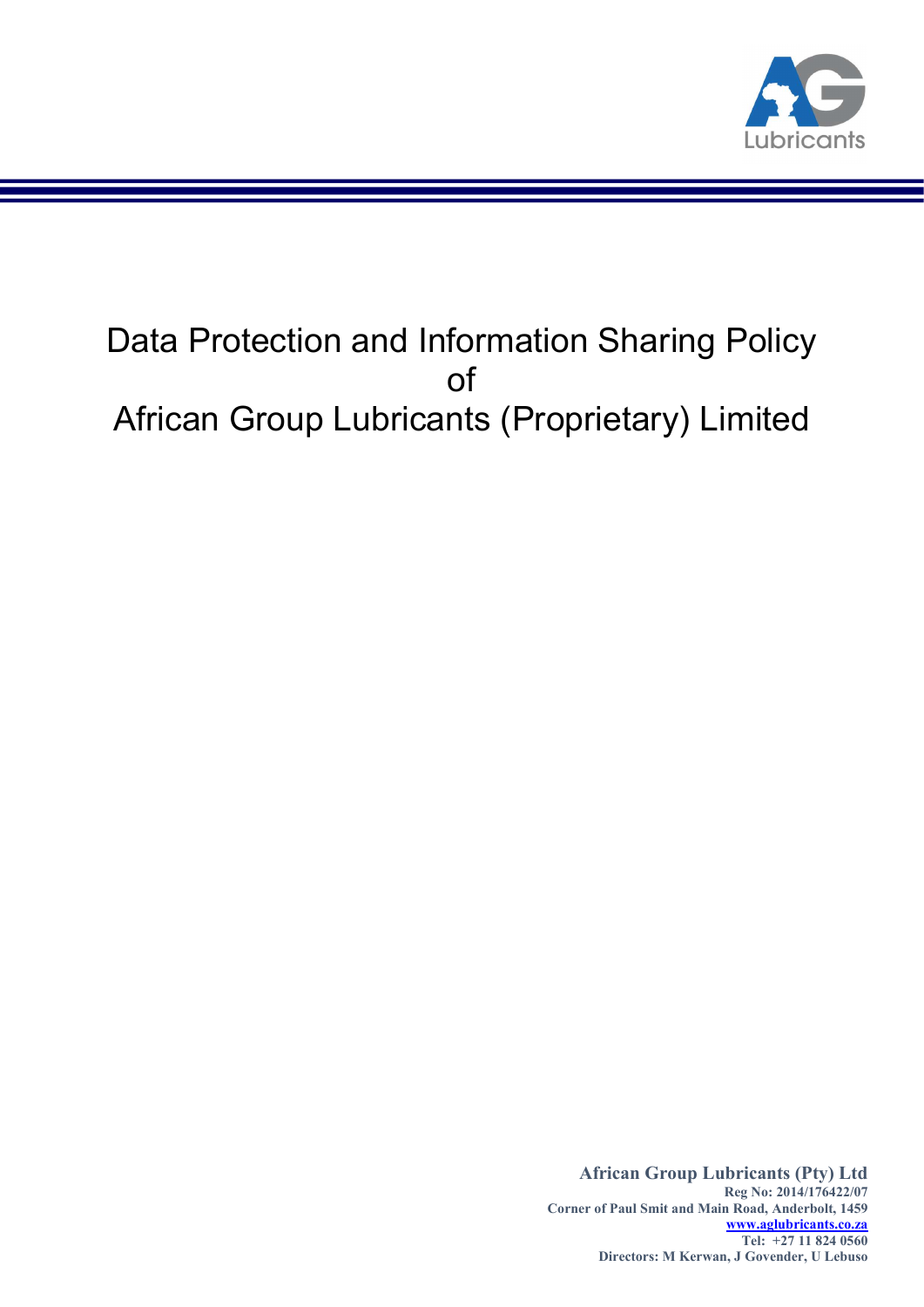

| 6.               |  |
|------------------|--|
| $\overline{7}$ . |  |
|                  |  |
|                  |  |
| 10               |  |
| 11.              |  |
|                  |  |
| 13.              |  |
|                  |  |
|                  |  |
|                  |  |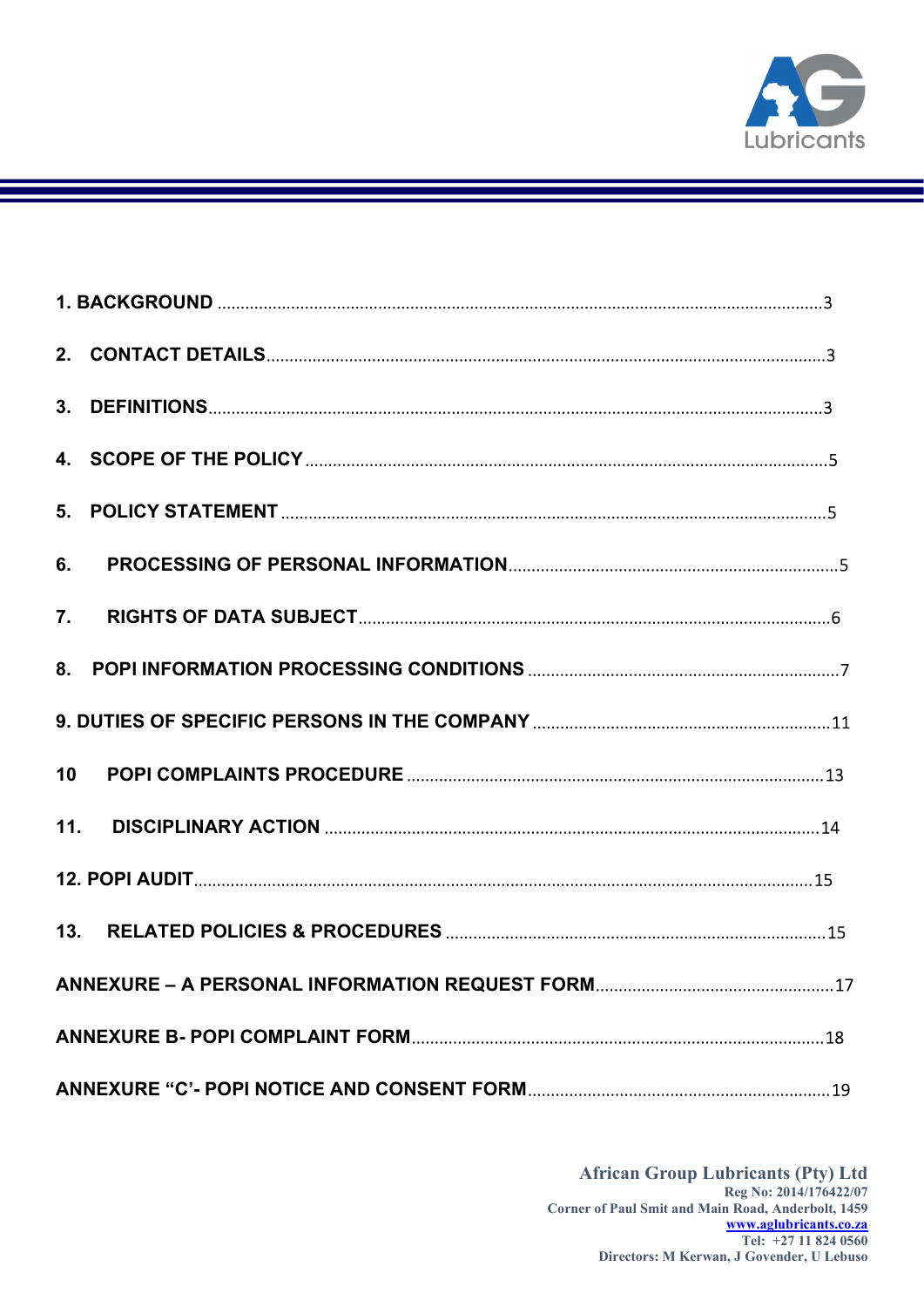

# 1. BACKGROUND

This is the Data Protection and Information Sharing Policy of African Group Lubricants (Proprietary) Limited ("AGL"). This policy is to explain how AGL intend to meet their legal obligations concerning confidentiality and information security standards. The parameters of the policy are defined by the **Protection of Personal Information Act, No 4 of** 2013.

# 2. CONTACT DETAILS

# 2.1 Information Officer

| Name                                      | Mark Kerwan                                     |
|-------------------------------------------|-------------------------------------------------|
| <b>Physical Address:</b>                  | 177 Paul Smit Street, Anderbolt, Boksburg, 1459 |
| <b>Telephone Number</b>                   | +27(11) 824 0560                                |
| Email                                     | mark.kerwan@aglubricants.co.za                  |
| Information regulator Reference<br>number | TO BE CONFIRMED                                 |

# 2.1 Deputy Information Officers

| Name                                      | Tessa Meyer                                     |
|-------------------------------------------|-------------------------------------------------|
| <b>Physical Address:</b>                  | 177 Paul Smit Street, Anderbolt, Boksburg, 1459 |
| <b>Telephone Number</b>                   | +27(11) 824 0560                                |
| Email                                     | tessa.meyer@aglubricants.co.za                  |
| Information regulator Reference<br>number | TO BE CONFIRMED                                 |

### 3. DEFINITIONS

- 3.1 "Consent" means the voluntary, specific and informed expression of will;
- 3.2 "Data Subject" means the natural or juristic person to whom the Personal Information relates;
- 3.3. "POPI" means the Protection of Personal Information Act, No. 4 of 2013;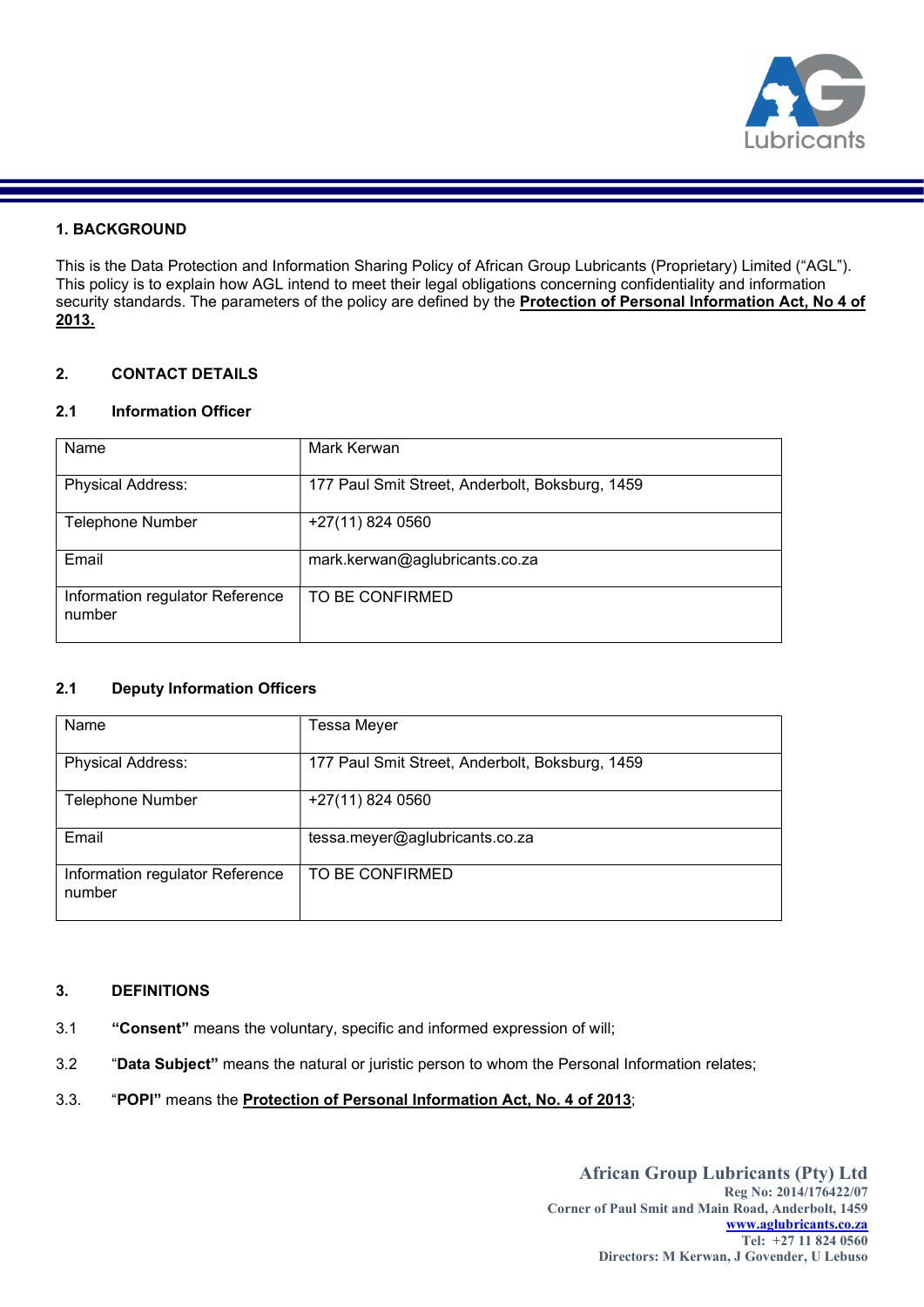

#### 3.4. "Personal Information" means as defined in POPI which includes, but is not limited to:

- 3.4.1 Race, gender, sex, pregnancy, marital status, nationality, ethnic or social origin, sexual orientation, age, physical or mental health, well-being, disability, religion, conscience belief, culture, language, birth;
- 3.4.2 Historical information such as education, medical, financial, criminal, employment;
- 3.4.3 Any identifiers such as a number (for example: ID or passport), symbols, e-mail address, physical address, telephone numbers, location, online ID or other assignment unique to a person (for example an Employee code, tax number; registration number with any governing authority);
- 3.4.4 Biometric information digitally stored being a physical characterization which may be used, for example in access control to any AGL facility, fingerprints, retinal scanning, voice recognition or any other information contained in a human resource record, medical report or examination which the Company may from time to time have sight of as a consequence of the Employer/Employee relationship;
- 3.4.5 Personal opinion views or preferences;
- 3.4.6 Correspondence implicitly or explicitly of a private and confidential nature;
- 3.4.7 Views or opinions of another individual;
- 3.4.8 The name of the person with other information or the name alone
- 3.5. "Processing" means an operation or activity, concerning Personal Information, including Personal Information, whether or not by automatic means through the: -
	- 3.5.1 Collection, receipt, recording, organizing, collation, storage, updating, modification, retrieval and/or alteration;
	- 3.5.2 Circulation by means of transmission distribution or making available to others and;
	- 3.5.3 Deletion, erasure and destruction.
- 3.6 "Responsible Party" means the entity which, alone or in conjunction with others, determines the need for the personal information, the reason why it is collected and purpose for which it will be used and processed. In this case the Responsible Party is AGL.
- 3.7 "Operator" means a person who processes personal information for The Responsible Party, in terms of a contract or mandate, but does not come under the direct authority or control of the responsible party such a credit bureau, credit insurer, financial institution, human resource service provider, consultant or risk manager.
- 3.8 "Record" means any recordal of personal information whether or not by automated means. A record includes, but is not limited to manuscript notes, digitally transmitted communications, images, tape recording, video, application forms and documents.
- 3.9 "De-identify/ied" means to delete any information which identifies a Data Subject or any information if interpreted and examined could lead to the identification of a Data Subject.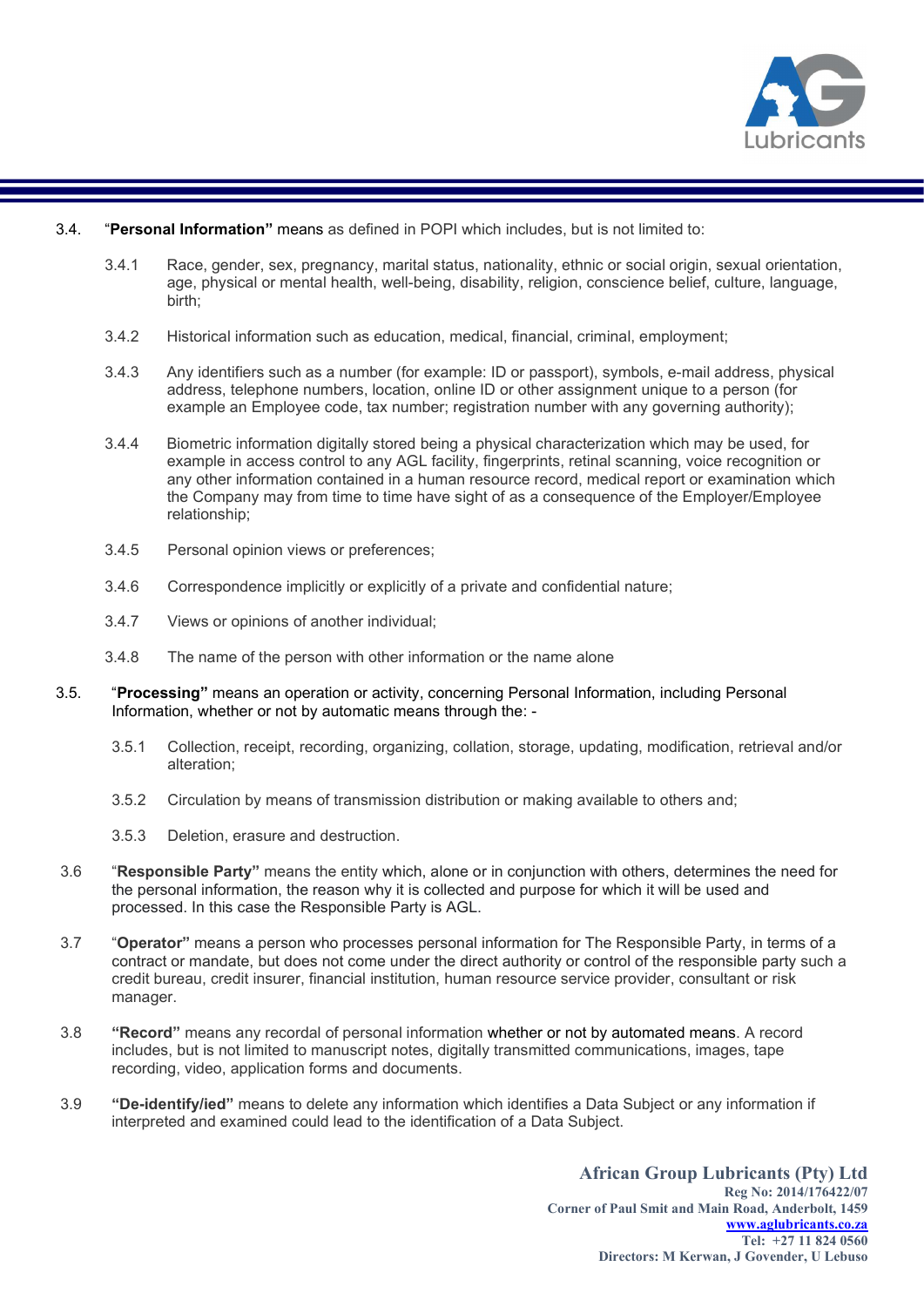

# 4. SCOPE OF THE POLICY

The Policy applies to AGL's Executive Employees, Branches, Departments and Divisions, all Employees or other persons acting on behalf of AGL or on the instruction of AGL. This Policy does not apply where personal information has been de-identified.

# 5. POLICY STATEMENT

AGL collects and uses Personal Information of individuals and corporate entities with whom it transacts, in order to operate and carry out its business effectively. AGL understands that the lawful and appropriate processing of all Personal Information is crucial to successful service delivery and essential to maintaining confidence between AGL and those individuals and entities who deal it, internally and externally. AGL therefore fully endorses and adheres to the principles of POPI, in as far as it is required.

# 6. PROCESSING OF PERSONAL INFORMATION

#### 6.1. Purpose of Processing

AGL uses the Personal Information under its care in the following ways:

- 6.1.1 Conducting credit reference checks and assessments;
- 6.1.2 Preparation and administration of agreements, contracts and legal binding documents;
- 6.1.3 Providing products and services to customers;
- 6.1.4 Engaging and contracting with Suppliers and Service Providers;
- 6.1.5 Discounting, consignment and/or supply funding purposes with Operators and Financial institutions;
- 6.1.6 Detecting and prevention of fraud, crime, money laundering and other such unlawful practice;
- 6.1.7 Conducting market research in the course of engaging with its Suppliers, Customers and Service providers.
- 6.1.8 Conduct marketing, sales and due diligence exercises with potential business partners;
- 6.1.9 In connection with legal proceedings and in complying with legal and regulatory requirements;
- 6.1.10 Staff administration including the interview and appointment of new staff members, performance evaluation, operating its payroll, processing of leave applications, disciplinary action which could result in the termination of services of a current employee, processing of information to meet the obligations of AGL to the South African Revenue Services, Unemployment Fund and other such statutory bodies, the administration of benefits schemes such as the company Provident Fund and Bonus Schemes and general maintenance of Human Resource records;
- 6.1.11 Keeping of accounts and records and the preparation of Audited Financial Statements.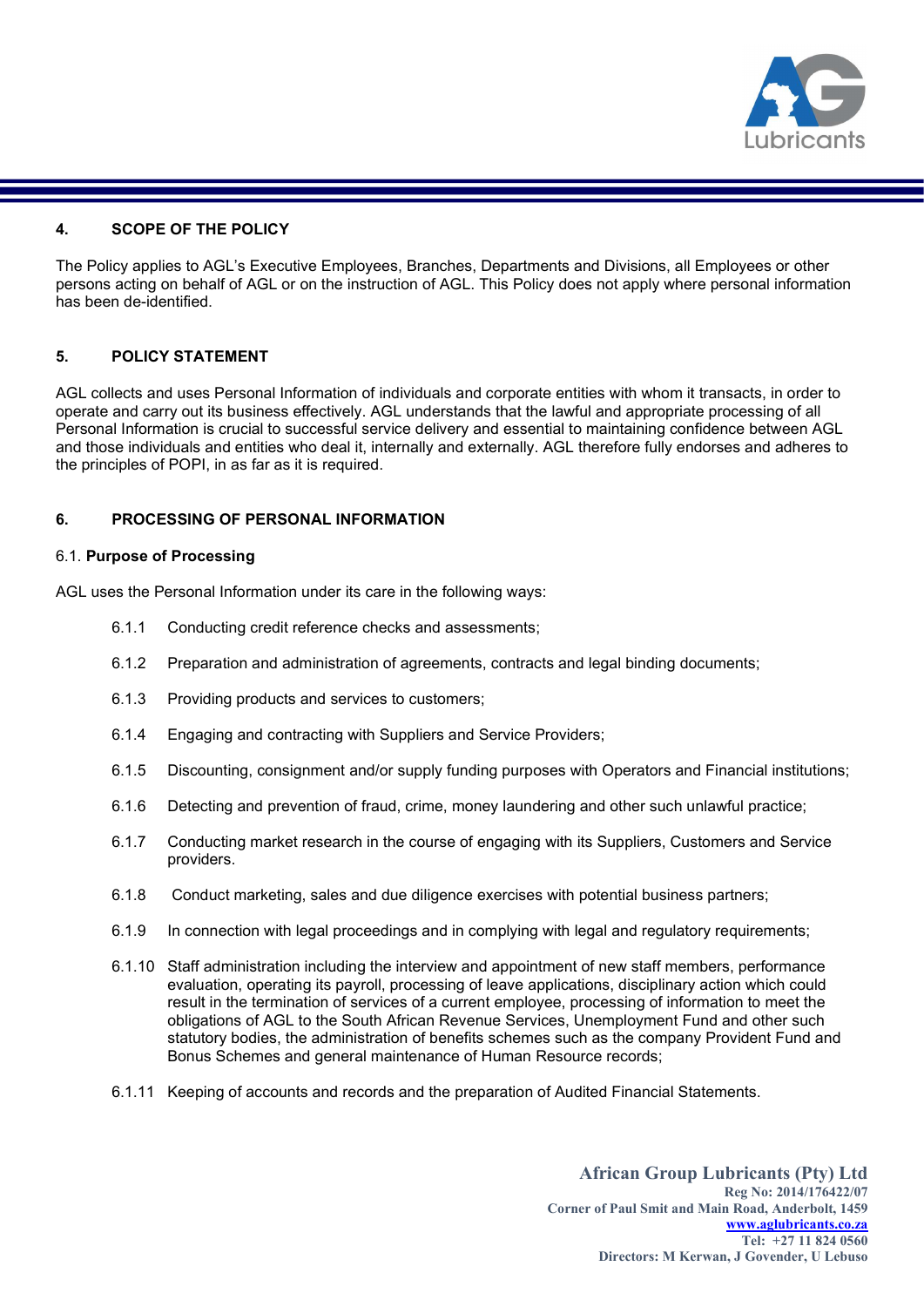

# 6.2. Categories of Data Subjects and their Personal Information

#### **Customers** (natural and juristic ) •Names; contact details; physical and postal addresses; date of birth; ID number; tax related information; nationality; gender; confidential correspondence •Names of contact persons; name of legal entity; physical and postal address and contact details; financial information; registration number; founding documents; tax and banking related information; authorised signatories; beneficiaries; ultimate beneficial owners; shareholding information; BBBEE information Service Providers and Suppliers •Names of contact persons; name of legal entity; physical and postal address and contact details; financial information; registration number; founding documents; tax and banking related information; authorised signatories; beneficiaries; ultimate beneficial owners; shareholding information; BBBEE information. Employees, Directors and **Shareholders** •Gender; pregnancy; marital status; colour, race; age; language; education information; financial information; employment history; ID number; •physical and postal address; contact details; opinions; criminal record; well-being •tax and banking related information •Confidential correspondance •refrence checks and background infirmation verfication

# 7. RIGHTS OF DATA SUBJECT

AGL shall ensure that those, to whom this policy, is applicable are made aware of the rights conferred upon them as Data Subjects.

The general rights of Data Subjects all summarized as follows: -

#### 7.1 The right to access personal information:

AGL recognizes that the Data Subject has the right to establish what personal information related to him or her is held by AGL, and also has the right to access that personal information.

#### 7.2 The right to have personal information corrected or deleted:

The Data Subject has the right to request that his or her personal information be corrected or deleted (deidentification of personal information occurs where AGL is no longer authorized to retain such personal information).

#### 7.3 The right to object to the processing of personal information:

The Data Subject has the right upon reasonable grounds to object to the processing of his or her personal information, or to retract prior consent given to process his/her personal information. Where such objection/retraction is received, AGL may cease to disclose the Data Subject's personal information, subject to any other statutory or contractual record keeping requirements and may also approve that such personal information be de- identified.

# 7.4 The right to complain to the Information Regulator: -

The Data Subject has the right to submit a complaint to the information regulator regarding any alleged infringements of the rights protected under POPI, if AGL does not address the Data Subject's complaint.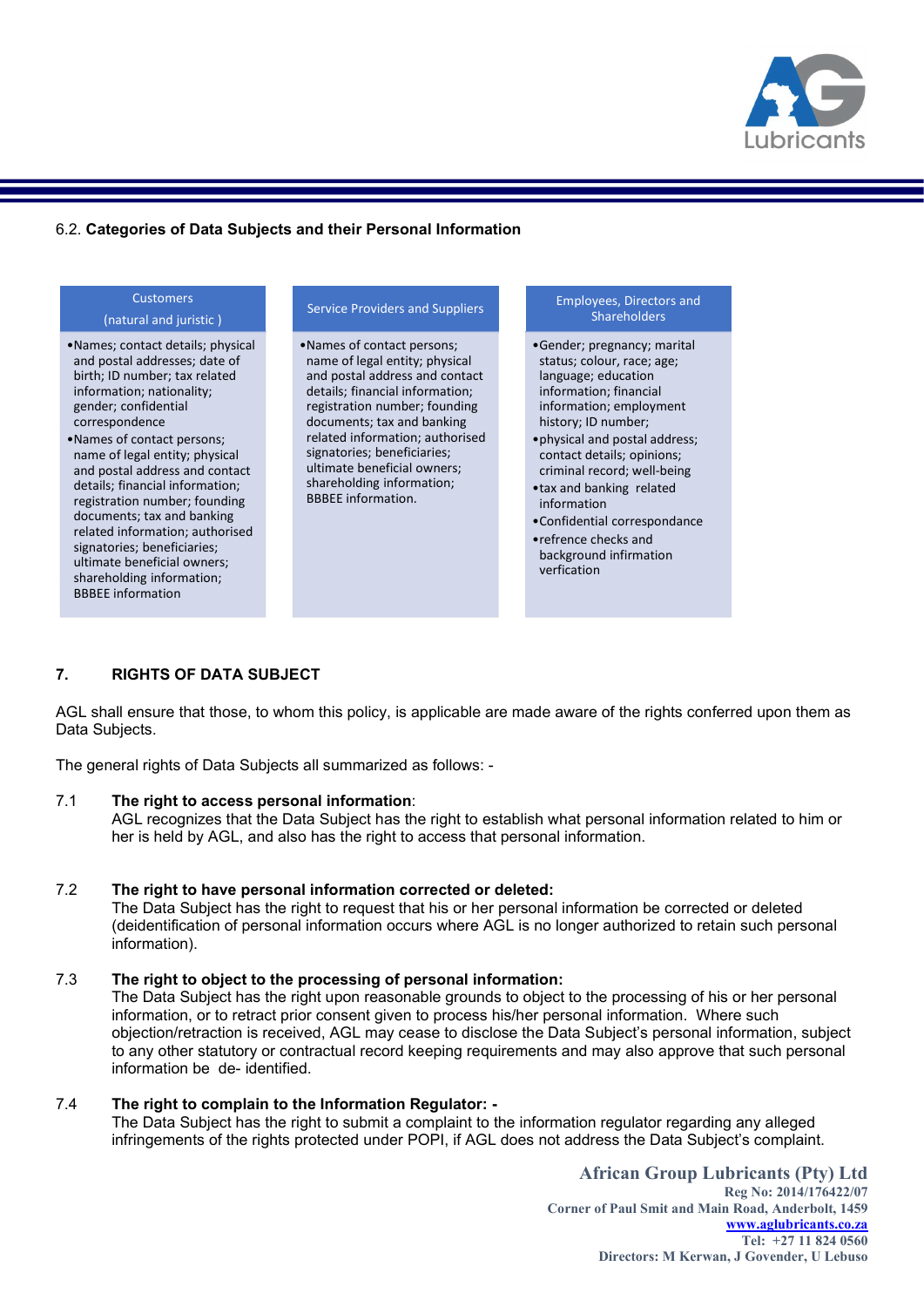

Complaints are to be made in writing on the POPI Complaint form which can be found at an of this policy The Details of the Information Regulator can be found at https://www.justice.gov.za/inforeg/

# 8. POPI INFORMATION PROCESSING CONDITIONS

Under POPI this Policy abides by eight information processing.

These are: -

# 8.1. Accountability

AGL shall insure that all processing conditions, are complied with when determining the purpose and means of processing Personal Information and during the processing itself.

# 8.2. Processing Limitation

- 8.2.1 Personal Information must be collected and processed lawfully in a reasonable manner without infringing on the privacy of a Data Subject. The Personal Information shall be limited to that which is adequate, relevant, and not excessive. Requests should be confined only to those elements of personal information which are essential to AGL achieving its objectives;
- 8.2.2 Personal Information processing requires written Data Subject consent, unless it is:

(i) necessary to do so for the conclusion or performance of a contract;

(ii) an obligation in terms of law;

(iii) to protect the legitimate interest of the Data Subject; and

- (iv) or to pursue a legitimate interest of the Responsible Party.
- 8.2.3 Personal Information must be collected directly from the Data Subject unless it is: -

(i) contained in a public record;

- (ii) has been deliberately made public by the Data Subject;
- (iii) is collected from another source with the Data Subject's consent;
- (iv) would not prejudice the Data Subject;
- $(y)$  is necessary to maintain, comply with or exercise any law or legal right; and
- (vi) collection from the Data Subject is not reasonably practicable.
- 8.2.4 All Data Subjects have the right to refuse or withdraw their consent to the processing of their Personal Information. A Data Subject may object, at any time, to the processing of their Personal Information on any of the above grounds, unless legislation provides for such processing. If the Data Subject withdraws consent or objects to processing, then AGL may refrain from processing the Personal Information and de-identify it.
- 8.2.5 AGL shall not distribute any personal information between its associated legal entities, subsidiaries and associated businesses. Personal information is collected from the Data Subject only for the purposes for which it was intended, and it may not be viewed or processed by any person other than the person to which it was supplied for an identified purpose. The Data Subject may consent to the use of Personal Information via the completion of Annexure "C" to this policy being the Consent Form – Personal Information Usage and Data Sharing.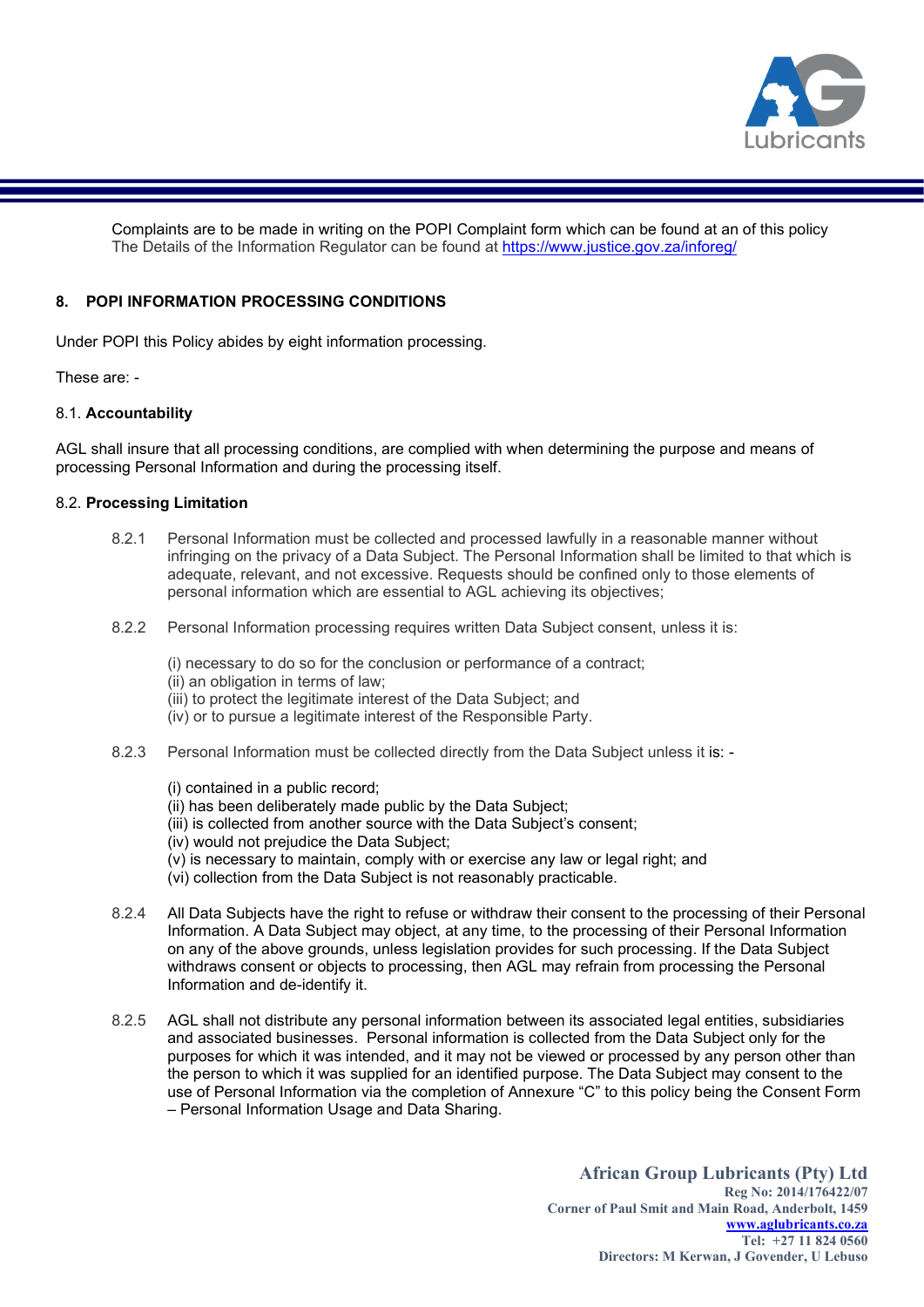

#### 8.3. Purpose Specification

AGL shall only process Personal Information for the specific, explicitly defined and legitimate reasons. AGL shall inform Data Subjects of these reasons prior to collecting or recording the Data Subjects Personal Information.

#### 8.4. Further Processing

New processing activity must be compatible with original purpose of processing. Further processing will be regarded as compatible with the purpose of collection if the Data Subject has consented to the further processing, in writing.

### 8.5. Information Quality

AGL shall take reasonable steps to ensure that Personal Information is complete, accurate, not misleading and updated regularly. AGL shall undertake a periodic review Data Subject records to ensure that the Personal Information is still valid and correct.

#### 8.6. Openness

Where required to do so, AGL shall take reasonable steps to ensure that the Data Subject is made aware of the reasons why the Personal Information is collected, what personal information is collected, the source of information, which it will be shared with and processing is a legal requirement.

AGL shall further, if required, inform the Data Subject of the consequences of a failure to provide such information. (Example: without disclosure of Personal Information AGL may not be able to offer a customer a credit facility OR a prospective Employee employment)

#### 8.7. Data Subject Participation

Data Subjects have the right to request access to, amendment, or deletion of their Personal Information. All such requests must be submitted in writing to the Information Officer for consideration. AGL shall not disclose any Personal Information to any party unless the identity of the requester has been verified.

#### 8.8 Security Safeguards

AGL will manage the security of its filing system (automated and manual), to ensure that personal information is protected adequately. Steps to be taken include but are not limited to: -

- 8.8.1 Security controls will be implemented in order to minimize the risk of loss, unauthorized access, disclosure, interference modification and/or destruction;
- 8.8.2 AGL will continuously review its security controls which will include regular testing of protocols and measures put in place to combat cyberattacks, hacking and other infringements on AGL's IT network.
- 8.8.3 The organization will ensure that all paper and electronic records comprising of personal information are securely stored and made accessible only to the authorized individuals making use of them.
- 8.8.4 All new employees will be required to sign employment contracts containing the necessary contractual provisions directing them as to the use and storage of Employee information and any information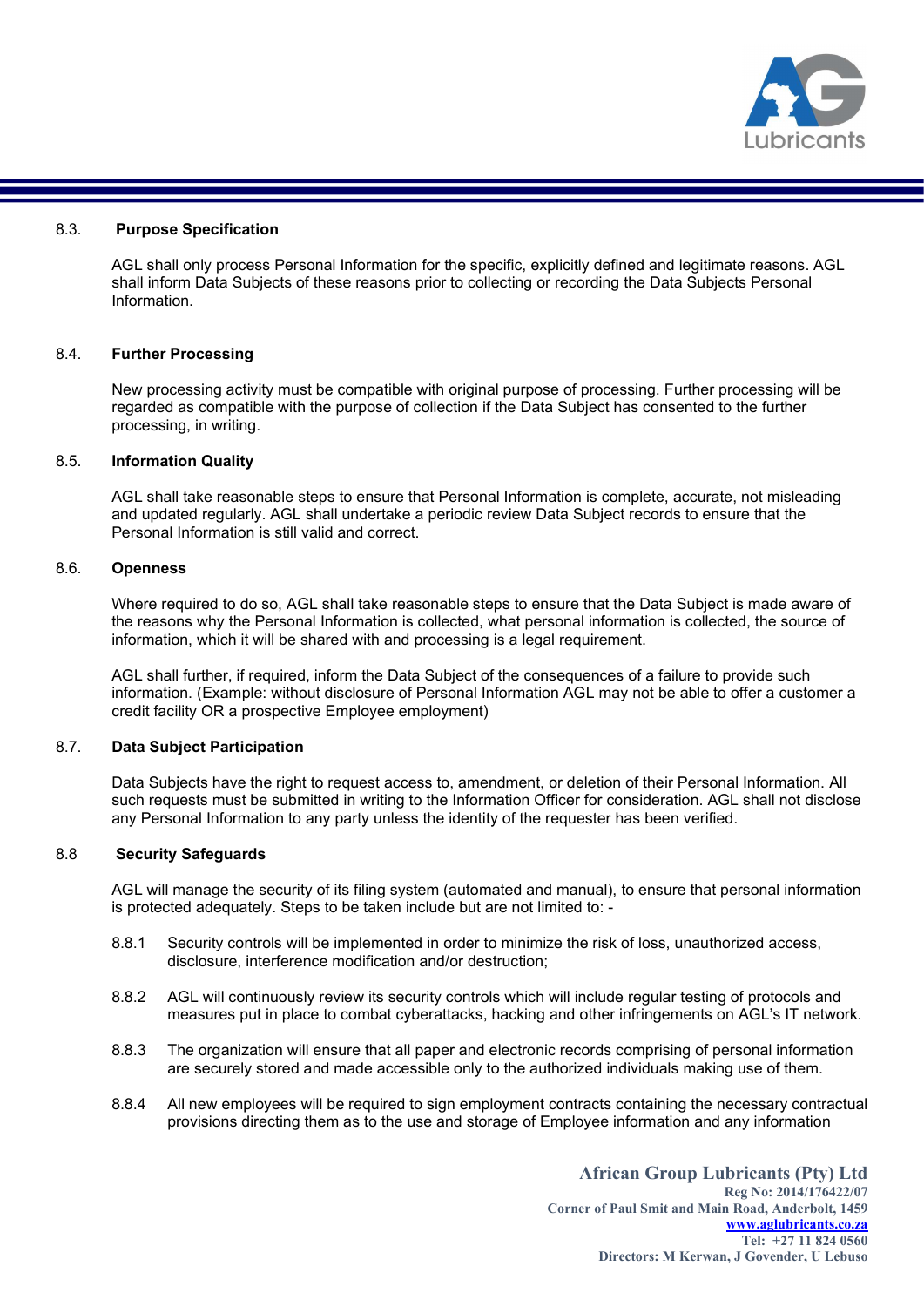

relative to a Data Subject, whose information they might process in the course and scope of rendering services to AGL.

- 8.8.5 Confidentiality clauses are also included to reduce the risk of unauthorized disclosures of personal information for which AGL is responsible.
- 8.8.6 All existing employees will be furnished with a copy of this policy, and after required consultation has been followed, will be required to sign an addendum to their employment contracts containing the relevant consent and confidentiality clauses.
- 8.8.7 The organizations operators and 3rd party service providers will be required to enter into Service Level Agreements with AGL, where both parties pledged their mutual commitment to POPI and the lawful processing of personal information as per this policy and POPI.
- 8.8.8 Written records containing the personal information of Data Subjects in hard copy form will be kept in locked cabinets or safes. These records when being used will not be left unattended in areas where other members of staff may access them. AGL shall implement and maintain a "Clean Desk Policy" where all employees will be required to clear their desks of personal information when leaving for any length of time or at the end of the day. Personal information which is no longer required should be deidentified and disposed of.
- 8.8.9 All electronically held personal information must be saved to a secure database and as far as possible no personal information should be saved on individuals computers laptops or handheld devices. All company computers laptops and handheld devices should be access protected with a password. Electronic Personal Information which is no longer required must be deleted from the individual laptop or computer and the relevant database. The Employee must ensure that the information has been completely deleted and is not recoverable. AGL shall implement and maintain a "Clean Screen Policy" where all employees will be required to lock their computers or laptops when leaving their desks for any length of time or log off at the end of the day.
- 8.8.10 Any loss or theft of, or unauthorized access to, Personal Information (suspected or actual) must be immediately reported to the Information Officer. Any loss or theft of computers, laptops or other devices which may contain Personal Information must be immediately reported to the Information Officer, who shall notify the IT department, who shall take all necessary steps to remotely delete the information, if possible.

#### 8.9 Cross Boarder Transfer of Personal Information

- 8.9.1 AGL may not transfer Personal Information to another party who is situated outside South Africa, unless:
	- 8.9.1.1 the Data Subject Consents (POPIA) to such Processing; or
	- 8.9.1.2 the transfer is necessary in order to perform a contract between AGL and a Data Subject, or for reasons of public interest, or to establish, exercise or defend legal claims or to protect the vital or legitimate interests of the Data Subject in circumstances where the Data Subject is incapable of giving Consent;
	- 8.9.1.3 the country where the Personal Information is being transferred to providers with the same level of protection for the Data Subject (s) as housed under the data processing laws applicable in South Africa or alternatively,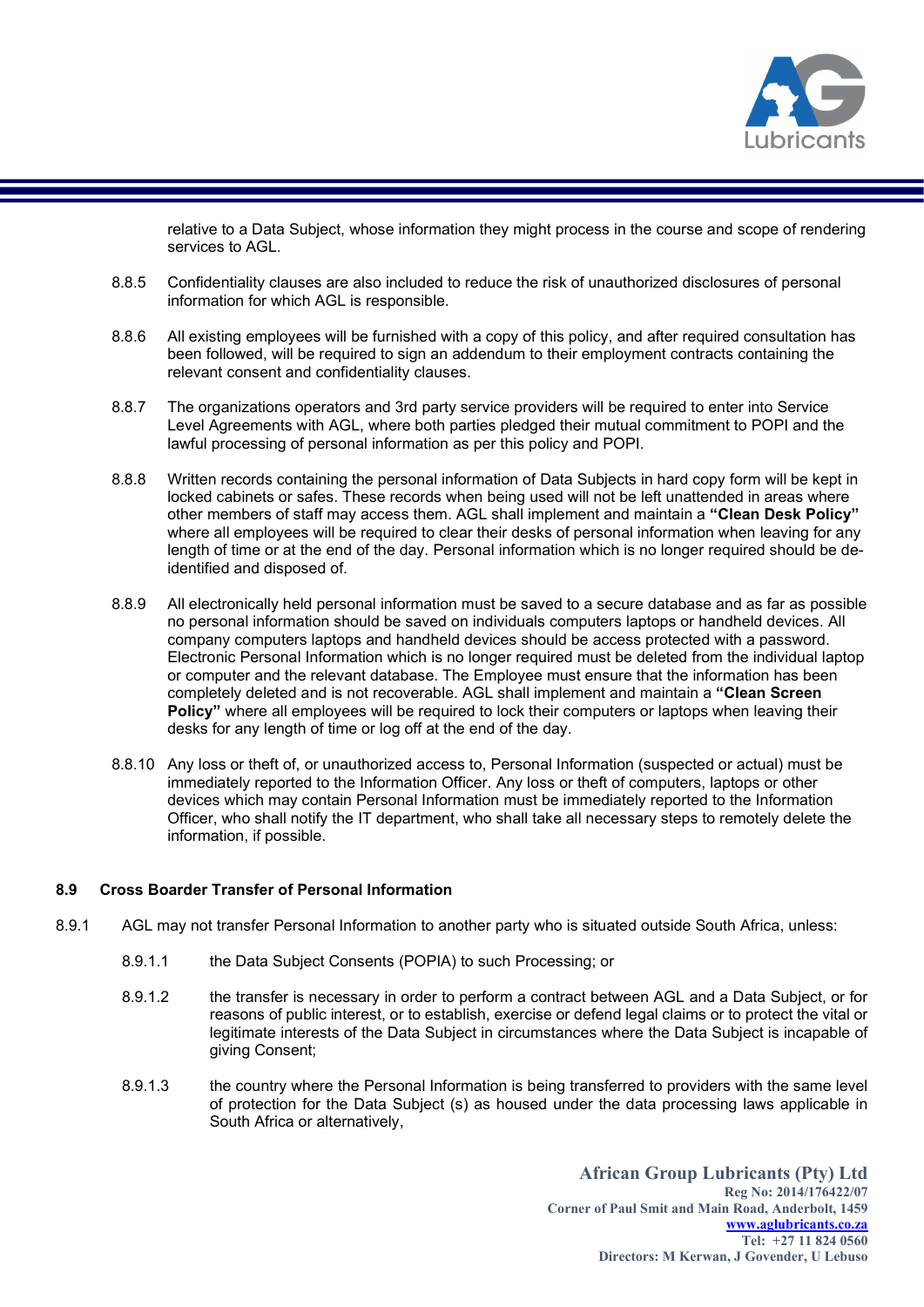

- 8.9.1.4 AGL has concluded an agreement with the recipient of the Personal Information, either in the form of a standard binding corporate rule, or an Operator agreement or a Personal Information transfer agreement, which sets out the rules which apply to the receipt and subsequent Processing of that Persona Information. It is the Data Subject(s) duty to verify compliance of AGL in this regard.
- 8.9.2 In order to ensure that the above is followed, Personnel may not transfer Personal Information to areas outside South Africa, unless one of the following controls and safeguards are in place:
	- 8.9.2.1 The Information Regulator, or other such territorial appointed authority has issued an "adequacy decision" confirming that the territory or country where AGL proposes transferring the Personal Information to, has adequate Data Protection laws in place which will afford the Data Subject with the same level of protection as that under POPI;
	- 8.9.2.2 a standard binding corporate rule is in place, which covers the recipient of the Personal Information;
	- 8.9.2.3 The Operators or recipient of the Personal Information has agreed that it will afford the Data Subject with the same level of protection as that under POPI;
	- 8.9.2.4 the Data Subject has given Consent to the proposed transfer, having been fully informed of any potential risks;
	- 8.9.2.5 the transfer is necessary in order to perform a contract between AGL and a Data Subject, for reasons of public interest, to establish, exercise or defend legal claims or to protect the vital interests of the Data Subject in circumstances where the Data Subject is incapable of giving Consent (POPIA).

#### 8.10 Direct Marketing

The scope of this aspect of the policy is defined by the provisions of the POPI Act, Chapter 8, which stipulates that direct marketing, including unsolicited direct electronic marketing is prohibited unless the Data Subject has consented to the receipt of this marketing material.

- 8.10.1 No direct marketing shall be undertaken, including unsolicited direct electronic marketing unless the Data Subject has consented to the receipt of this marketing material.
- 8.10.2 Whilst direct marketing is not an activity which is generally undertaken by AGL, should it for whatever reason be undertaken, then AGL undertakes that it is sent out in a lawful manner, all Employees shall ensure that:
	- 8.10.2.1 all AGL customers, when approached or dealt with for the first time, are given the opportunity in an informal manner to agree or disagree to the receipt of any direct marketing material;
	- 8.10.2.2 before direct marketing is sent to a non-customer that such person provides his, her, or its consent thereto, which will be in the form of the prescribed "opt in" notice;
	- 8.10.2.3 when marketing material is sent to Data Subjects, that the material houses an "opt out" form, allowing the Data Subject to opt out of any further marketing material; and
	- 8.10.2.4 when a Data Subject exercises his, her or its right to object to receiving direct marketing, in the form of an opt out, that such opt out is recorded and given effect to, and that no further direct marketing is sent to the opted-out customer.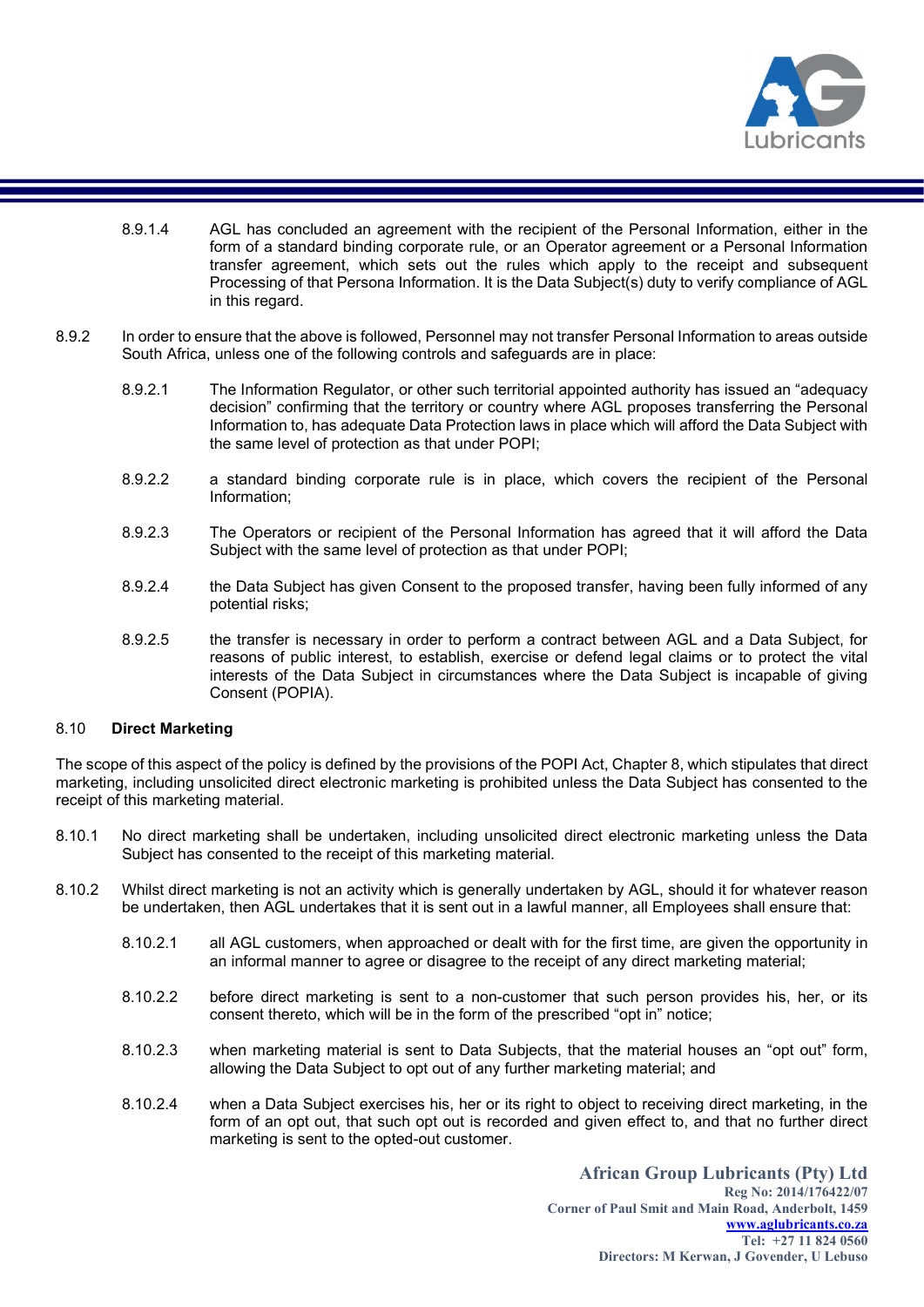

# 9. DUTIES OF SPECIFIC PERSONS IN THE COMPANY

#### 9.1 Executive Management

POPI and this Policy direct that Executive Management hold accountability and answerability for the compliance of AGL in meeting its legal obligations, in terms of POPI, which may not be delegated. Some of the administrative responsibilities, in terms of POPI, may be delegated to other responsible individuals in AGL.

The core responsibility of Executive Management, and in particular the Chief Executive Officer is to ensure: -

- 9.1.1 The appointment of an Information Officer and when necessary, a Deputy Information Officer;
- 9.1.2 That all persons responsible for the processing of personal information on behalf of AGL are appropriately trained and supervised and also understand that they are contractually obligated to protect personal information that they come into contact with
- 9.1.3 That willful or negligent breach of this policy and procedure may lead to disciplinary action being taken against them. Executive management also holds the duty to ensure that the necessary auditing procedures are conducted annually in order to review the way in which process is personal information.

#### 9.2 Information Officer

The appointment of AGL's Information Officer is an appointment which is regulated by the rules and regulations of the Information Regulator.

The responsibility of AGL's Information Officer is: -

- 9.2.1 to ensure compliance with POPI;
- 9.2.2 report to Executive Management on the protection of AGL's responsibilities under POPI;
- 9.2.3 Analyze privacy regulations and align this policy with any amendments and developments;
- 9.2.4 Scheduling and ensuring that POPI Audits are conducted regularly;
- 9.2.5 Put a process in place to allow AGL and any affected Data Subjects to have access to the relief created by this policy;
- 9.2.6 any notices and communications received either from a Data Subject or the Information Regulator relative to the contents of this policy and POPI, are efficiently processed.

#### 9.3 Employees and other Persons Acting on behalf of the Organization.

This Policy has been put in place throughout AGL, training on the Policy and POPI will take place with all affected employees. Modifications and updates to Data Protection and Information Sharing Policy, legislation, or guidelines will be brought to the attention of all staff.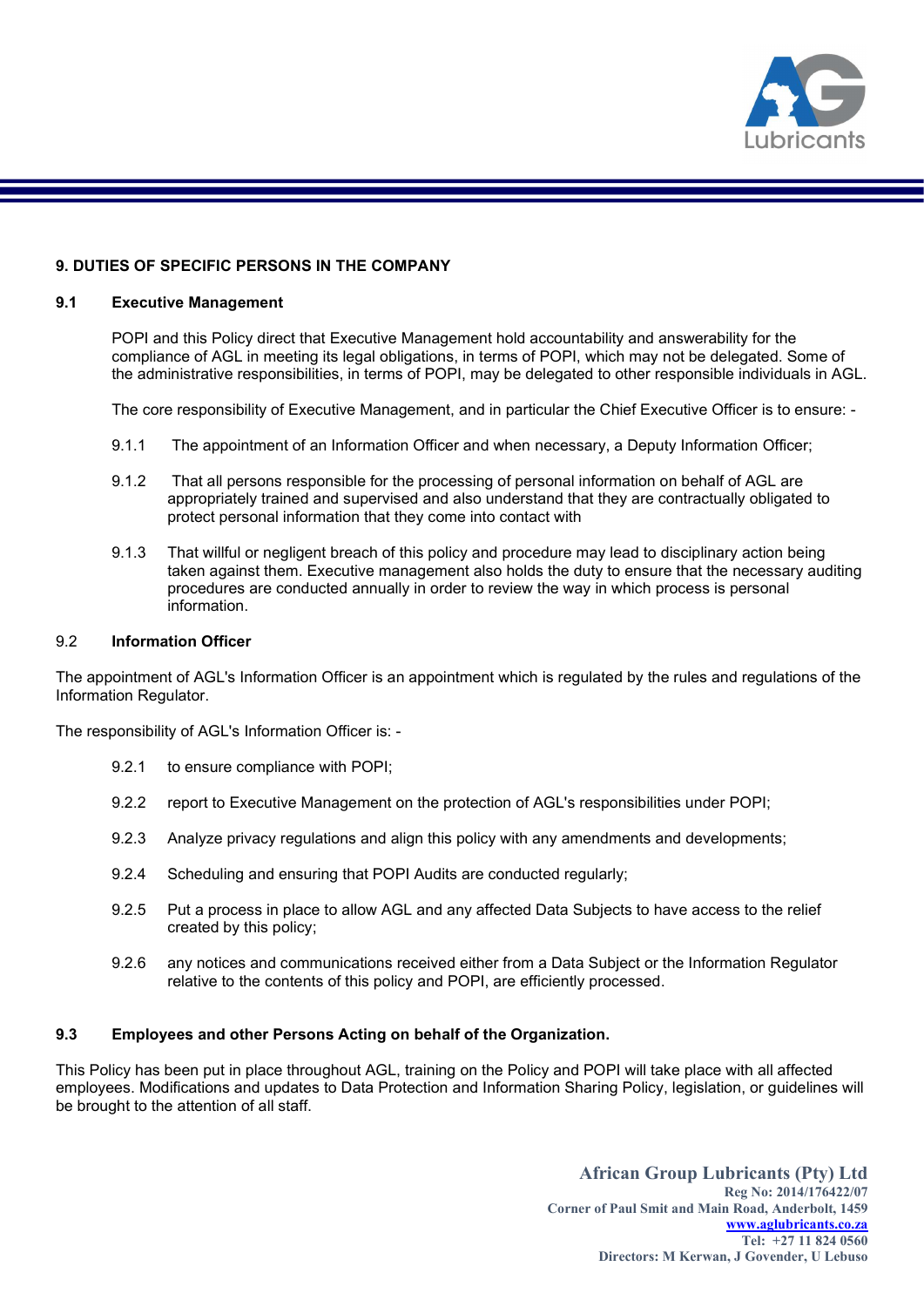

# 9.3.1 Duties

The duties of the Employee or any other person's acting on behalf of AGL include but are not limited to, ensuring that:-

- a) Personal information is not directly or indirectly utilized, disclosed or made public in any manner, to any person or third party, within AGL or externally;
- b) No disclosure of personal information is made, unless that personal information is already officially known, or the disclosure is necessary in order for the Employee or person to perform his or her duties;
- c) Employees and other persons acting on behalf of the organization will only process personal information where the Data Subject has consented to the processing;
- d) The processing is necessary to carry out the actions for the conclusion of performance of a contract where the Data Subject is a counterparty;
- e) The processing of personal information complies with any obligation imposed by law on the responsible party;
- f) The processing of personal information is done in a manner protects the legitimate interest of that Data Subject;
- g) The processing of personal information is necessary for pursuing the legitimate interests of the organization or of a third party to whom the information is supplied;
- h) Employees or other persons acting on behalf of the organization must request assistance from their line manager or the Information Officer, if they are unsure about any aspect relating to the protection of the Data Subject's personal information;
- i) Prior to the processing of any personal information that consent and written permission has been given by the Data Subject for the processing of their personal information;
- k) Consent has been obtained from the Data Subject who must clearly understand the purpose for which his or her personal information is needed and also who it will be shared with;
- l) Consent must be in a written form in accordance with this policy or other approved company consent documentation and this includes any electronic medium which can be printed;
- m) If the Data Subject is a juristic person, then consent to process the Data Subject personal information may only be obtained from the duly authorized representative of the Data Subject, who must confirm that designation;
- n) All personal information is securely kept by taking sensible precautions and following the guidelines in this policy;
- o) Personal information is held in as few places as possible;
- p) No additional records or filing systems or data sets are created that are unnecessary;
- q) Personal information is encrypted prior to sending or sharing any personal information electronically. In the event of doubt the Line Manager may assist the employee;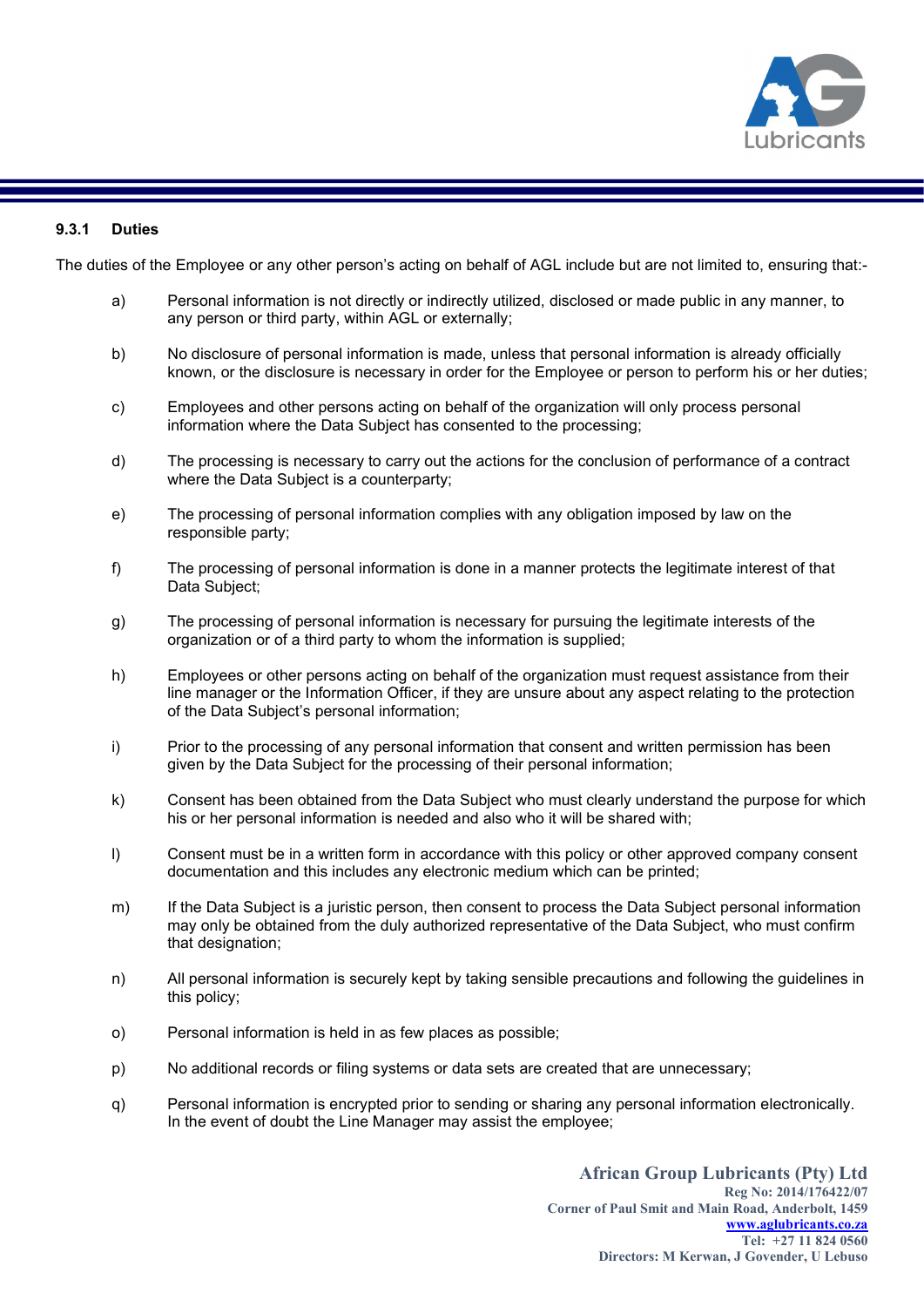

- r) All computers, laptops and such devices comply with the "Clear Screen Policy" of AGL;
- s) Where personal information is stored on removable devices such as external drives that these are kept locked away when not being used;
- u) Where personal information is stored on paper, that such hard copy records are kept in a secure place, where unauthorized persons may not access it like a locked drawer of a filing cabinet. Employees are reminded of the "Clean Desk Policy" of AGL.
- v) Reasonable steps are taken to ensure that personal information is kept accurate and up-to-date. Where personal information is found to be out of date authorization must first be obtained from the relevant line manager or Information Officer to update the information accordingly. Once updated, prior records must be de-identified;
- w) Reasonable steps are taken to ensure that personal information is stored only for as long as is needed or required in terms of the purpose for which it was originally connected. Where personal information is no longer required authorization must be obtained from the relevant line manager or Information Officer to identify the information delete or dispose of it in the appropriate manner;
- x) Should the Employee or person acting on behalf of the organization become aware of suspicious activity or any potential security breach such as unauthorized access, interference, modification, destruction or the unsanctioned disclosure of personal information, he or she must immediately report this event or suspicious or suspicion to the Information Officer or Deputy Information Officer concerned.

#### 9.3.2 Strictly Prohibited Conduct:

Employees and persons acting behalf of AGL may NOT: -

- a) Process personal information where consent has not been given by the Data Subject;
- b) Process personal information where it is not a requirement to perform their work related duties or functions;
- c) Save copies of personal information directly to their own private computers, laptops, or other mobile devices or smartphones. All personal information must be accessed and updated from AGL's central database or a dedicated server;
- d) Share information informally in particular personal information. Where access to personal information is required, this may be requested from the relevant line manager or the Information Officer, in wiritng.
- e) Transfer personal information outside of the Republic of South Africa without the express written permission of the Data Subject or Information Officer.

# 10 POPI COMPLAINTS PROCEDURE

10.1 Should it come to the attention of a Data Subject that their rights under POPI, have not received adequate protection, alternatively have been infringed upon then the following process, read with any additional obligations may be created by AGL's PAIA Manual, may be followed: -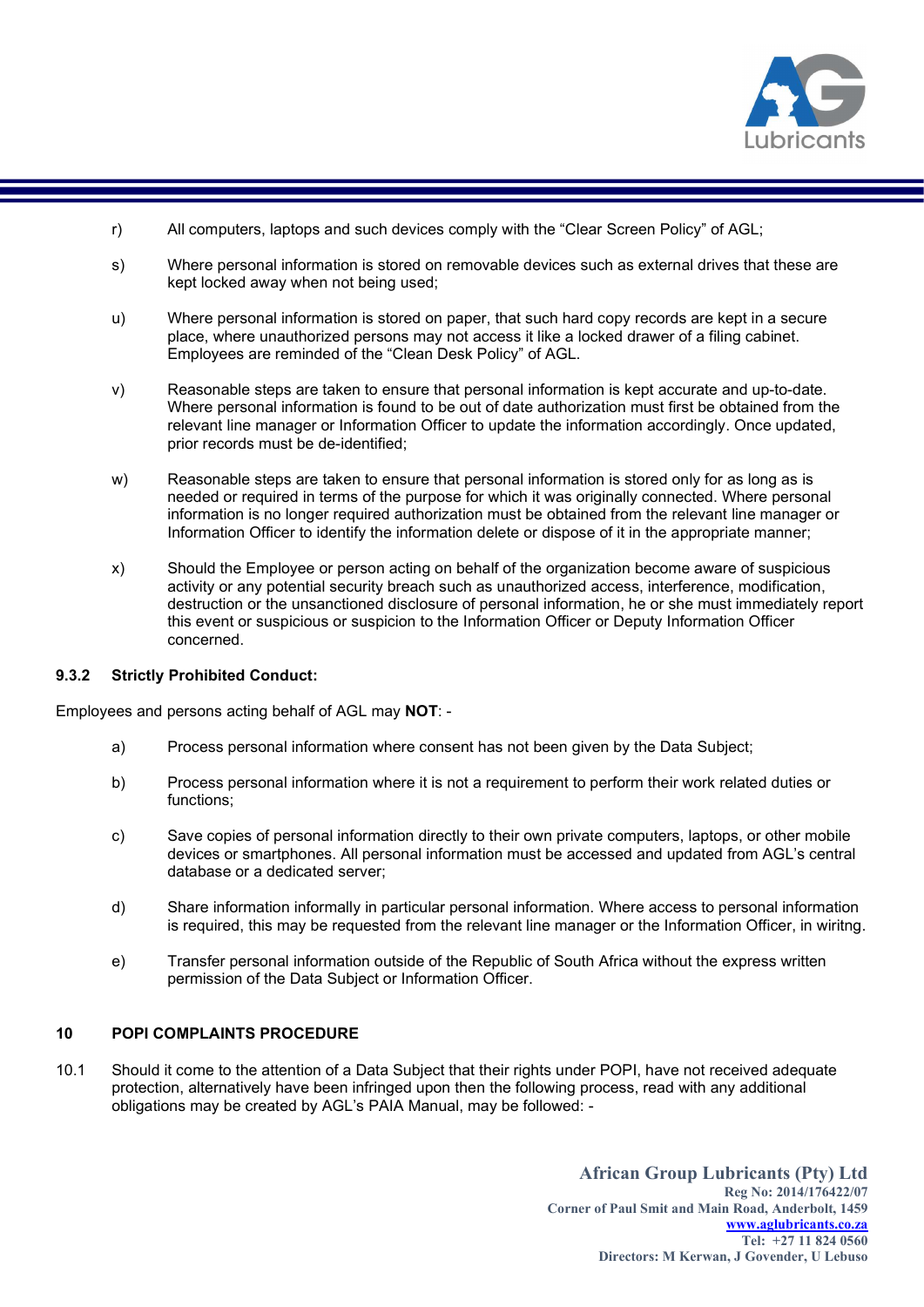

- 10.1.1 POPI complaints must be submitted to the organization in writing. Complaints should take the form of communications addressed to the Information Officer by the Data Subject preferably in the complaint from appearing at annexure "B" to this policy.
- 10.1.2 Where a complaint is received by any other person within the organization other than the Information Officer, that person is under a duty to ensure that the full details of the complaint reach the Information Officer, forthwith;
- 10.1.3 The Information Officer will provide the complainant with a written acknowledgement of receipt of the complaint within two working days;
- 10.1.4 The Information Officer will carefully consider the complaint and address the complainant's concerns. The Information Officer will endeavor to resolve the complaint in a fair manner and in accordance with the principles outlined in this policy and POPI;
- 10.1.5 The Information Officer must also determine whether the complaint relates to an error or breach of confidentiality and whether this complaint may have a wider impact on AGL's Data Subjects.
- 10.1.6 Where the Information Officer has reason to believe that the personal information of a Data Subject has been accessed or acquired by an unauthorized person, the Information Officer will consult with AGL's Executive Management, whereafter the affected Data Subjects and Information Regulator will be informed of the breach.
- 10.1.7 The Information Officer will revert to the Complainant with the proposed solution with the option of escalating the complaint to AGL's Executive Management within (7) seven working days of the receipt of any complaint.
- 10.1.8 In all instances, the organization will provide reasons for any decision taken and communicate any anticipated deviation from the specific timelines.
- 10.2 The Information Officer's response any complaint of a Data Subject shall comprise of the following:
	- 10.2.1 suggested remedy for the complaint:
	- 10.2.2 dismissal of the complaint and provide reasons;
	- 10.2.3 send an apology and commence disciplinary action against the Employee involved.
- 10.3 Where the Data Subject is not satisfied with the Information Officers suggested remedy the Data Subject has the right to complain to the Information Regulator.
- 10.4 The Information Officer will review the complaints process to assess the effectiveness of the procedure on a periodic basis and improve the procedure where it is found to be lacking. The reasons for any complaints will also be reviewed to ensure the avoidance of occurrences giving rise to POPI related complaints.

# 11. DISCIPLINARY ACTION

11.1 Where a public complaint or POPI infringement investigation has been finalized and it has been found that an Employee concerned has transgressed the provisions of this policy, then appropriate administrative, legal and or disciplinary action may be taken against any Employee reasonably suspected of being implicated in noncompliant activity as outlined in this policy;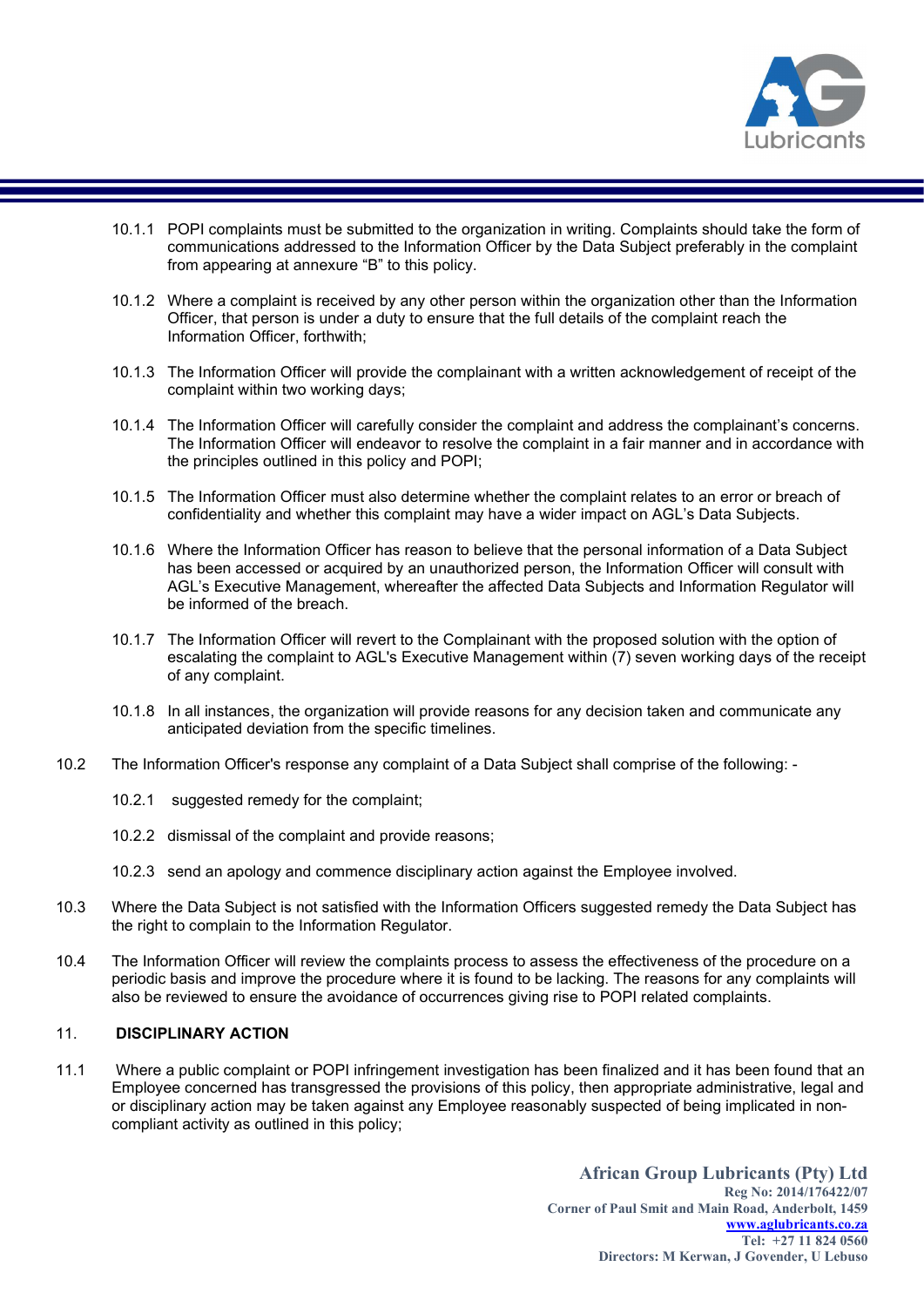

- 11.2 In the case of ignorance or minor negligence, the organization shall provide further awareness training to the Employee concerned;
- 11.3 Any gross negligence or the willful mismanagement of personal information, will be considered a serious form of misconduct for which the organization may initiate an enquiry which could result in the dismissal of the employee. Disciplinary procedures will commence where there is sufficient evidence to support an employee's gross negligence.
- 11.4 As the consequences for the breach of POPI and this Policy are severe, one can expect that immediate actions that may be taken, subsequent to an investigation, may include, but are not limited to:
	- 11.4.1. A recommendation to commence with disciplinary proceedings;
	- 11.4.2 A referral to appropriate law enforcement agency for criminal investigation;
	- 11.4.3 Recovery of funds or assets in order to limit any prejudice for damages caused.

A copy of this policy shall be appended the company disciplinary code of conduct. All employees are required to read and acknowledge their understanding of the policy.

# 12. POPI AUDIT

AGL's Information Officer will schedule POPI Audits. The Audit shall assess the following subject matter: -

- 12.1 identify the process to collect, record, store, disseminate and destroy personal information;
- 12.2 Determine the flow of personal information throughout AGL. Redefine the purpose for gathering and processing information;
- 12.3 Ensure the processing parameters are still adequately limited and in compliance with legislation;
- 12.4 Ensure the new Data Subjects are made aware of the processing of their personal information;
- 12.5 Verify the quality and security of personal information and the process in place around the handling of personal information by AGL;
- 12.6 Monitor the extent of compliance with POPI and this Policy. Monitor the effectiveness of internal controls established to manage AGL's compliance and risk.

In performing the POPI Audit Information Officers will interact with line managers to look for shortcomings within AGL's operations and identify areas that are most vulnerable or susceptible to the unlawful processing of personal information. The AGL Information Officer will be permitted to direct access and also have the support of line managers and AGL's Executive Management for the purpose of performing this duty.

# 13. RELATED POLICIES & PROCEDURES

13.1 This Policy must be read together with necessary interrelated policies such as the Promotion of Access to Information Policy (PAIA Manual) and any other policy, directive or Agreement, which may be from time to time required.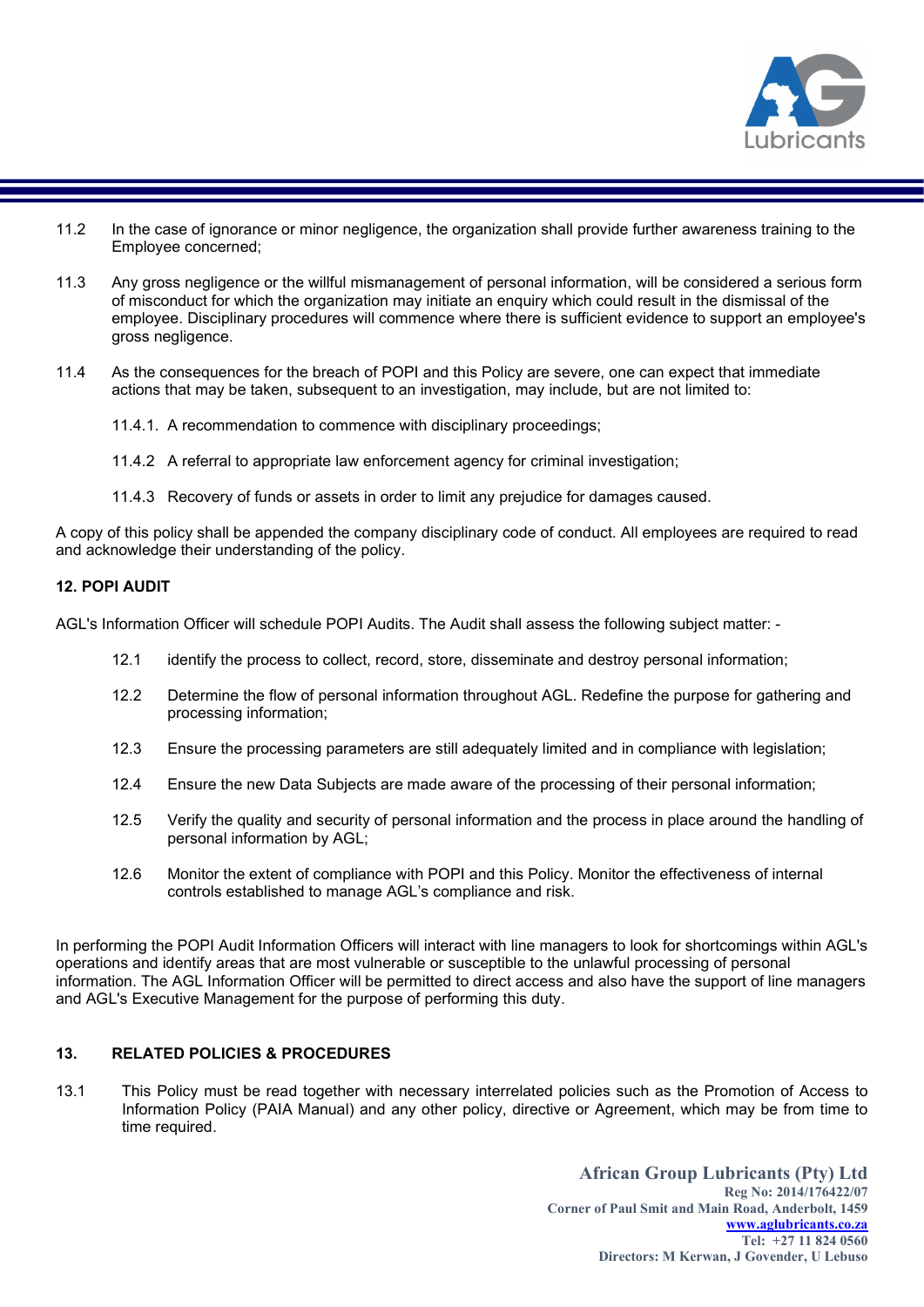

13.2 Where any of the above-mentioned Policies conflict with this Policy, then in so far as the conflicting provision (s) provide for and apply to the Processing of Personal Information, then the provisions housed under this Policy will prevail.

# 14. SIGNATURE PAGE

# Version 1

| Approved<br>bv:    | Date: | $\sim$<br>Signature: |
|--------------------|-------|----------------------|
| <b>Mark Kerwan</b> | /2021 |                      |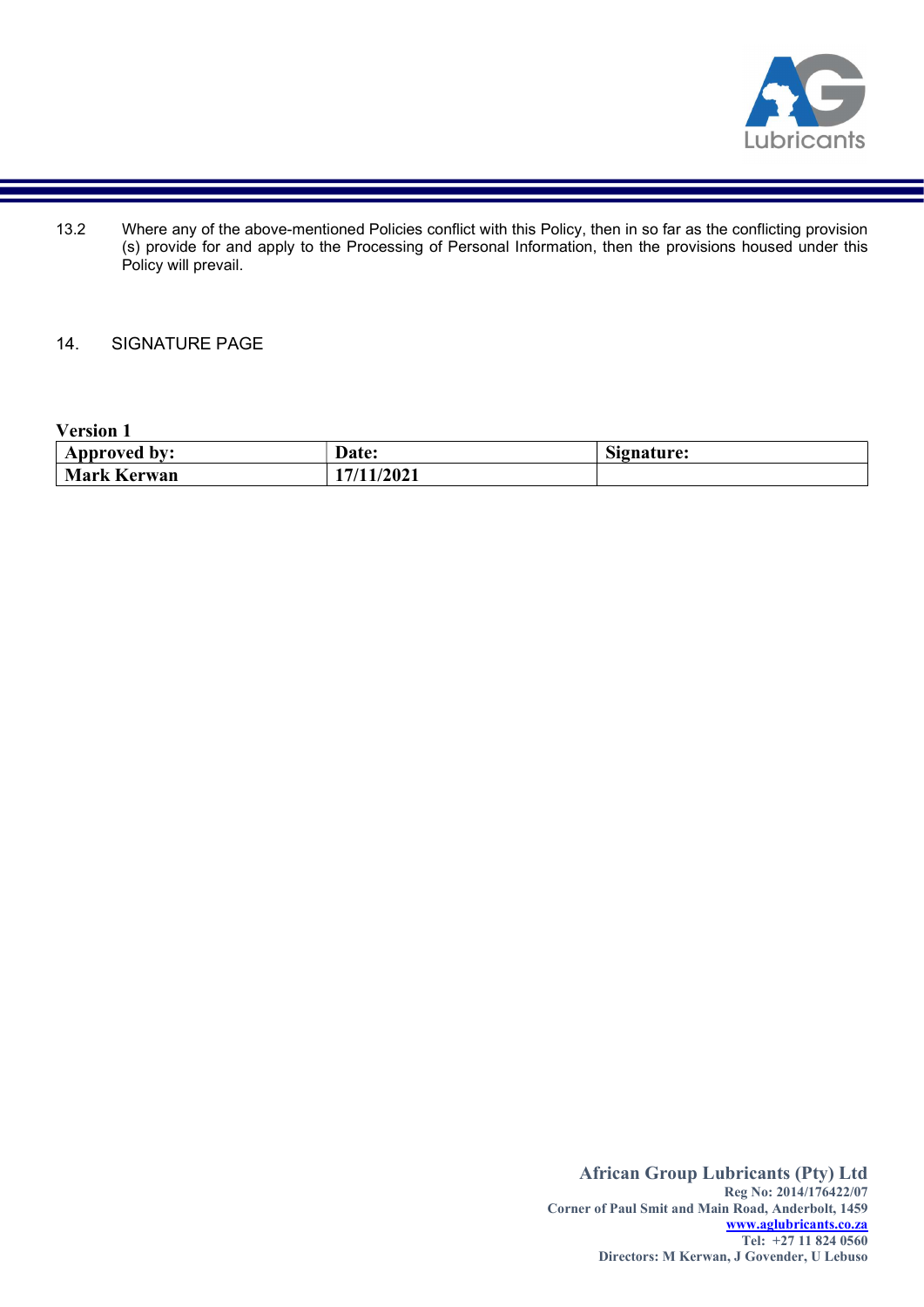

#### ANNEXURE – A PERSONAL INFORMATION REQUEST FORM

| Kindly complete and submit to AGL's Information Officer (email: mark.kerwan@aqlubricants.co.za) with a copy to the Deputy<br>Information Officer of AGL (email: tessa.meyer@aqlubricants.co.za) |  |  |
|-------------------------------------------------------------------------------------------------------------------------------------------------------------------------------------------------|--|--|
| Name                                                                                                                                                                                            |  |  |
| Tel Number                                                                                                                                                                                      |  |  |
| Email Address                                                                                                                                                                                   |  |  |
|                                                                                                                                                                                                 |  |  |

Kindly take note: a) that the Information Officer or his Deputy may require you to present an identification to enable your request to be processed and; b) you may be required to pay a reasonable change for the copies made in processing this request.

| A. PARTICULARS OF THE DATA SUBJECT        |  |  |
|-------------------------------------------|--|--|
| Full Name or Entity                       |  |  |
|                                           |  |  |
| Identity Number or<br>Registration number |  |  |
| Postal Address                            |  |  |
| <b>Contact Number</b>                     |  |  |
| Email address                             |  |  |

| <b>B. REQUEST</b> |                                                                    |  |
|-------------------|--------------------------------------------------------------------|--|
|                   | require AGL to:                                                    |  |
|                   | Advise me if it hold any of my personal information                |  |
| jj.               | Provide me with a record or description of my personal information |  |
| iii               | Correct or update my personal information                          |  |
| iv                | Destroy or delete my personal information                          |  |

C. INSTRUCTIONS

Should this document be signed on behalf of a juristic person then the signatory hereto warrants that he/she has the request authority to execute this Consent.

| D. SIGNATURE | E. Date |
|--------------|---------|
|              |         |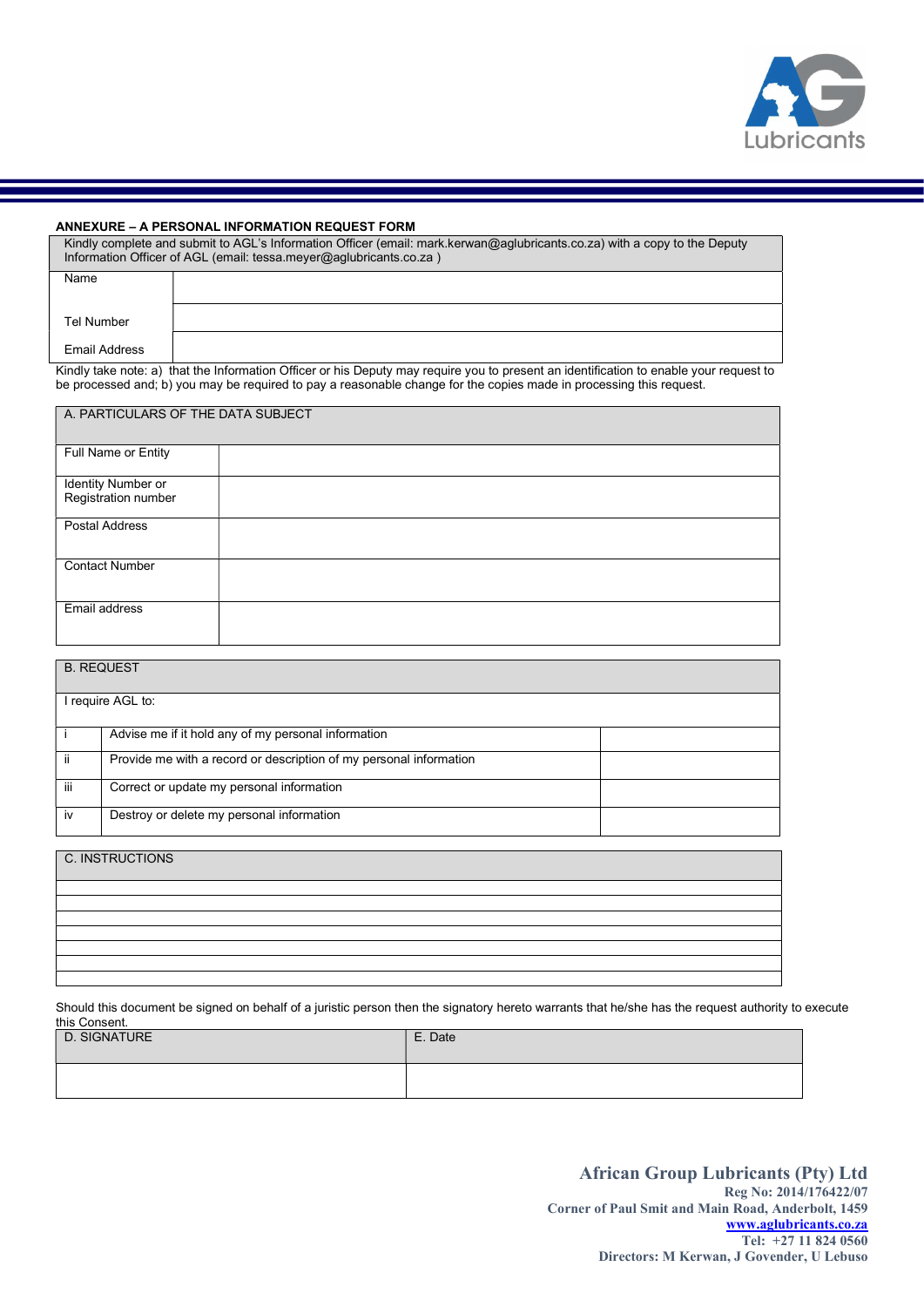

# Annexure B- POPI COMPLAINT FORM

| Kindly complete and submit your complaint to AGL's Information Officer (email: mark.kerwan@aglubricants.co.za) with a copy to<br>the Deputy Information Officer of AGL (email: tessa.meyer@aglubricants.co.za) |  |  |
|----------------------------------------------------------------------------------------------------------------------------------------------------------------------------------------------------------------|--|--|
| Name                                                                                                                                                                                                           |  |  |
| Tel Number                                                                                                                                                                                                     |  |  |
| <b>Email Address</b>                                                                                                                                                                                           |  |  |

If we are unable to resolve your complaint to your satisfaction then you have the right to refer your complaint to the Information Regulator, whose details are as follows: -

The Information Regulator,

Physical Address: JD House, 27 Stiemens Street, Braamfontein, Johannesburg, 2001. Email Address: **complaints.IR@justice.gov.za** Website: https://www.justice.gov.za/inforeg/index.html

| A. PARTICULARS OF THE COMPLAINANT |  |  |
|-----------------------------------|--|--|
| Full Name or Entity               |  |  |
| Identity Number or                |  |  |
| Registration number               |  |  |
| <b>Postal Address</b>             |  |  |
| <b>Contact Number</b>             |  |  |
| Email address                     |  |  |

| <b>B. DETAILS OF THE COMPLAINT</b> |  |
|------------------------------------|--|
|                                    |  |
|                                    |  |
|                                    |  |
|                                    |  |
|                                    |  |
|                                    |  |
|                                    |  |
|                                    |  |
|                                    |  |
|                                    |  |
| C. DESIRED OUTCOME                 |  |
|                                    |  |
|                                    |  |

Should this document be signed on behalf of a juristic person then the signatory hereto warrants that he/she has the request authority to execute this Consent. D. SIGNATURE **E.** Date